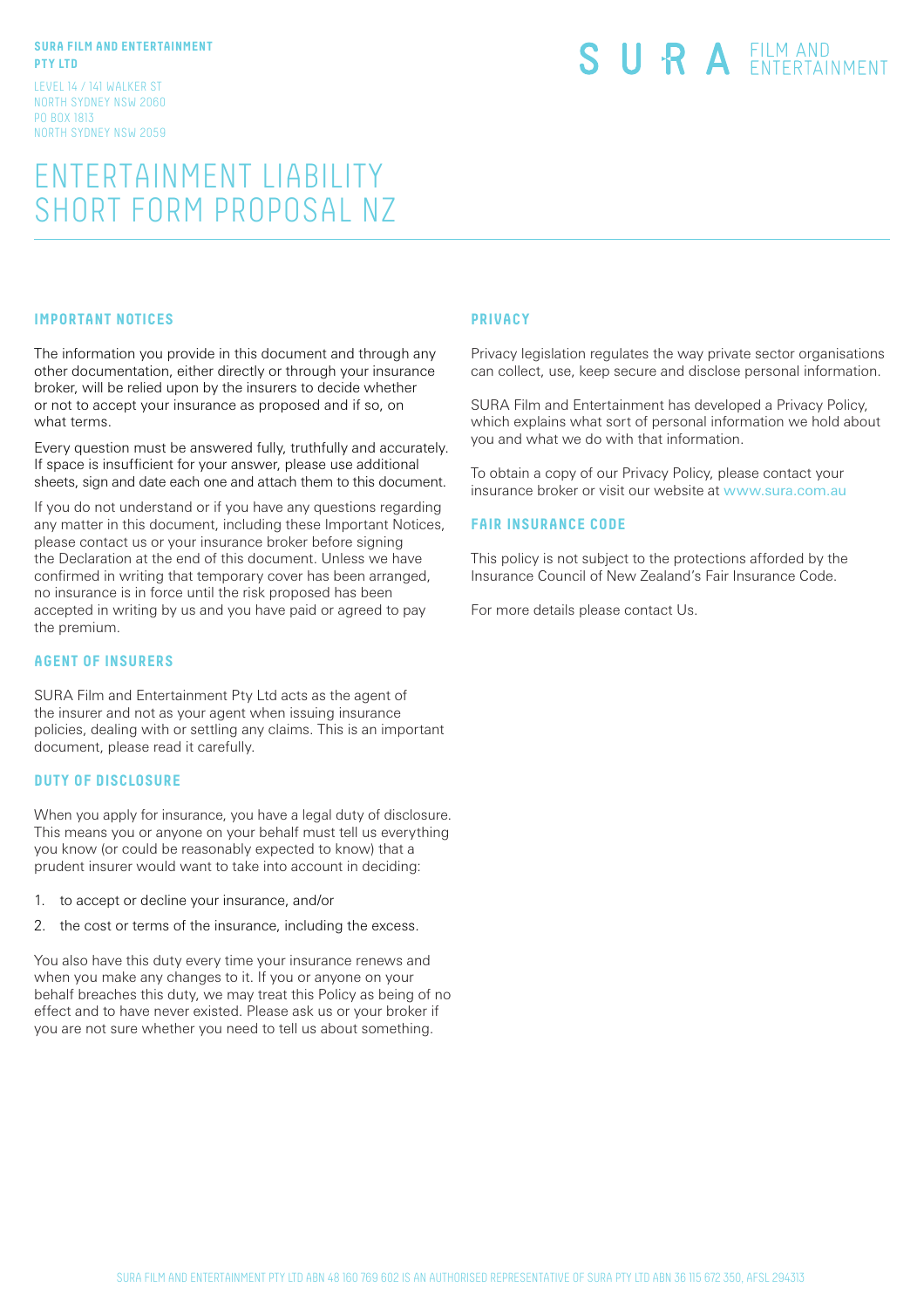|    | 1. Name of Proposer                                                                                                                                                                                                     |               |                 |            |            |              |            |           |
|----|-------------------------------------------------------------------------------------------------------------------------------------------------------------------------------------------------------------------------|---------------|-----------------|------------|------------|--------------|------------|-----------|
|    | 2. Address                                                                                                                                                                                                              |               |                 |            |            |              |            |           |
|    | 3. Telephone No                                                                                                                                                                                                         | Facsimile     |                 |            |            |              |            |           |
|    | <b>Email Address</b>                                                                                                                                                                                                    |               |                 |            |            |              |            |           |
| 4. | (A) Individual<br>Proposer is                                                                                                                                                                                           |               | (B) Partnership |            |            | (C) Company  |            |           |
| 5. | Number of Employees                                                                                                                                                                                                     |               |                 |            |            |              |            |           |
| 6. | Is the Proposer registered for GST?                                                                                                                                                                                     |               |                 |            |            |              | l Yes      | <b>No</b> |
|    | GST Registration No.                                                                                                                                                                                                    |               |                 |            |            |              |            |           |
| 7. | Occupation                                                                                                                                                                                                              |               |                 |            |            |              |            |           |
|    | 8. Experience of Proposer (Examples)                                                                                                                                                                                    |               |                 |            |            |              |            |           |
|    |                                                                                                                                                                                                                         |               |                 |            |            |              |            |           |
|    |                                                                                                                                                                                                                         |               |                 |            |            |              |            |           |
|    |                                                                                                                                                                                                                         |               |                 |            |            |              |            |           |
| 9. | <b>Basis of Cover</b>                                                                                                                                                                                                   | Annual        |                 |            |            | Short term   |            |           |
|    | 10. This question relates to short term policies only:                                                                                                                                                                  |               |                 |            |            |              |            |           |
|    | Title of Production (if applicable)<br>a)                                                                                                                                                                               |               |                 |            |            |              |            |           |
|    | Production Type<br>b)                                                                                                                                                                                                   |               |                 |            |            |              |            |           |
|    | 11. Period of Cover                                                                                                                                                                                                     | From          | $\sqrt{2}$      | $\sqrt{2}$ | To         | $\sqrt{2}$   | $\sqrt{2}$ |           |
|    | 12. Period of Shoot                                                                                                                                                                                                     | From          | $\sqrt{2}$      | $\sqrt{2}$ | To         | $\sqrt{2}$   | $\sqrt{2}$ |           |
|    | 13. Proposers estimate of total annual gross production costs (if annual policy) or<br>the gross production cost for a short term period (if short term policy)?                                                        |               |                 |            | \$         |              |            |           |
|    | 14. Limit of indemnity required                                                                                                                                                                                         |               | \$10,000,000    |            |            | \$20,000,000 |            |           |
|    | 15. Currency required                                                                                                                                                                                                   | $\square$ AUD |                 |            | <b>NZD</b> |              |            |           |
|    | 16. List locations and exact dates spent at each location (Short term policies only)<br>(Please attach a list if space below is not sufficient)                                                                         |               |                 |            |            |              |            |           |
|    | 17. Describe stunts, involvement of animals, motor cycles, special vehicles, watercraft, aircraft, explosives, pyrotechnics, use of<br>trains/railroad or any other hazardous activities (Attach copy of safety report) |               |                 |            |            |              |            |           |
|    |                                                                                                                                                                                                                         |               |                 |            |            |              |            |           |
|    |                                                                                                                                                                                                                         |               |                 |            |            |              |            |           |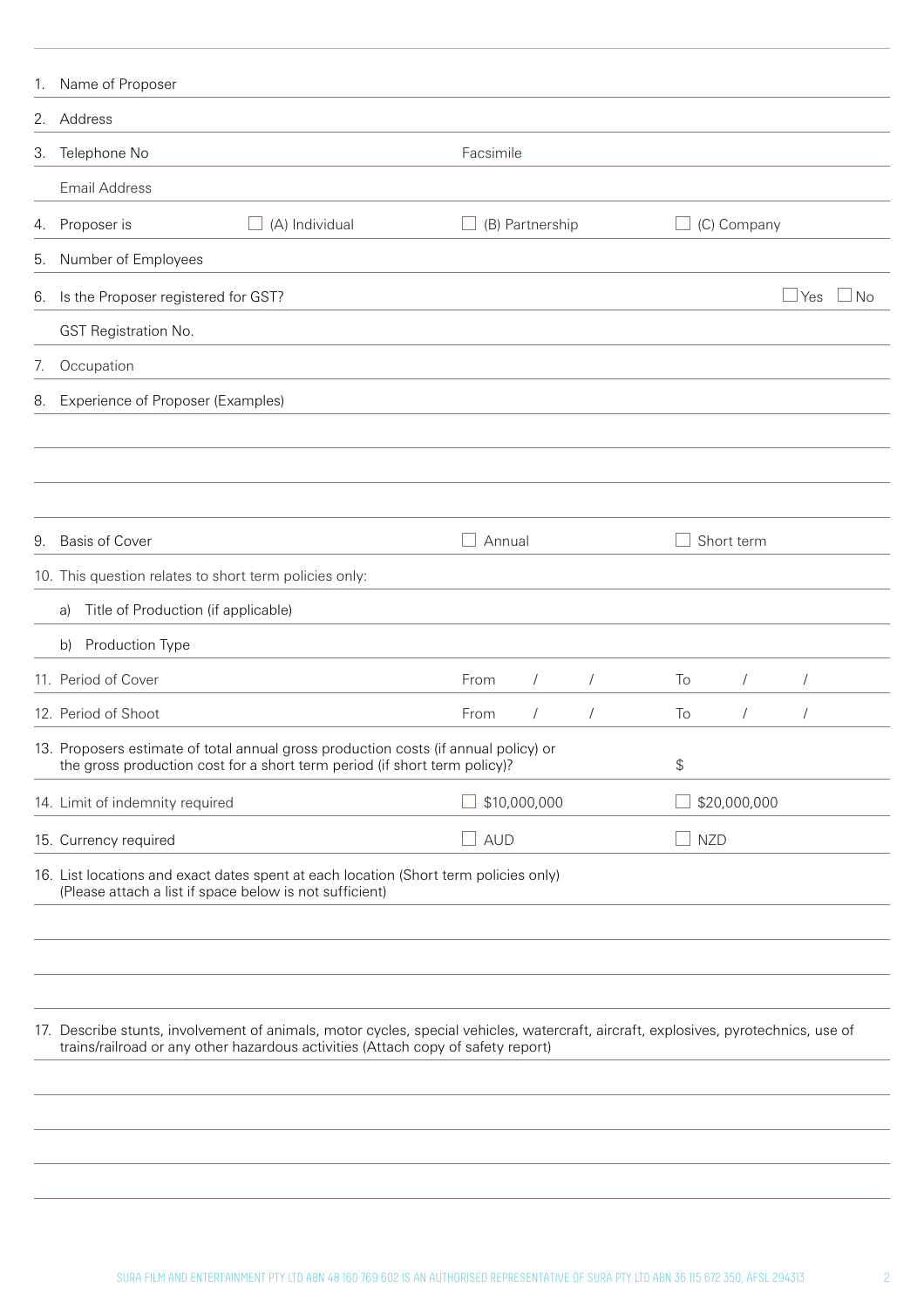| 18. Details of any contracts entered into with third parties                                                                                         |                         |                         |
|------------------------------------------------------------------------------------------------------------------------------------------------------|-------------------------|-------------------------|
|                                                                                                                                                      |                         |                         |
|                                                                                                                                                      |                         |                         |
|                                                                                                                                                      |                         |                         |
| 19. Geographical Limits required                                                                                                                     | New Zealand wide        | Australia wide          |
|                                                                                                                                                      | Australia & New Zealand | Worldwide               |
| 20. If the Proposer is a partnership, please provide the names and addresses of each partner                                                         |                         |                         |
|                                                                                                                                                      |                         |                         |
|                                                                                                                                                      |                         |                         |
|                                                                                                                                                      |                         |                         |
| 21. If the Proposer is a company or a private business venture, other than a partnership,<br>please supply the names and addresses of each director. |                         |                         |
|                                                                                                                                                      |                         |                         |
|                                                                                                                                                      |                         |                         |
|                                                                                                                                                      |                         |                         |
| 22. Have any of the Proposers ever been convicted of a criminal offence relating to arson, fraud or<br>otherwise involving dishonesty?               |                         | $\Box$ Yes<br>$\Box$ No |
| If Yes, please provide full details                                                                                                                  |                         |                         |
|                                                                                                                                                      |                         |                         |
|                                                                                                                                                      |                         |                         |
|                                                                                                                                                      |                         |                         |
|                                                                                                                                                      |                         |                         |
| 23. Have any of the Proposers:                                                                                                                       |                         |                         |
| Ever had any insurance declined, cancelled or made the subject of special terms or conditions?<br>a)                                                 |                         | Yes<br>l No             |
| Lodged a claim on an insurance policy (other than for a motor vehicle or a life policy) during<br>b)<br>the past five (5) years?                     |                         | l No<br>  Yes           |
| Ever had a claim declined by an insurance company?<br>$\vert$ C)                                                                                     |                         | Yes<br>l No             |
| If Yes to a), b) or c), please provide full details                                                                                                  |                         |                         |
|                                                                                                                                                      |                         |                         |
|                                                                                                                                                      |                         |                         |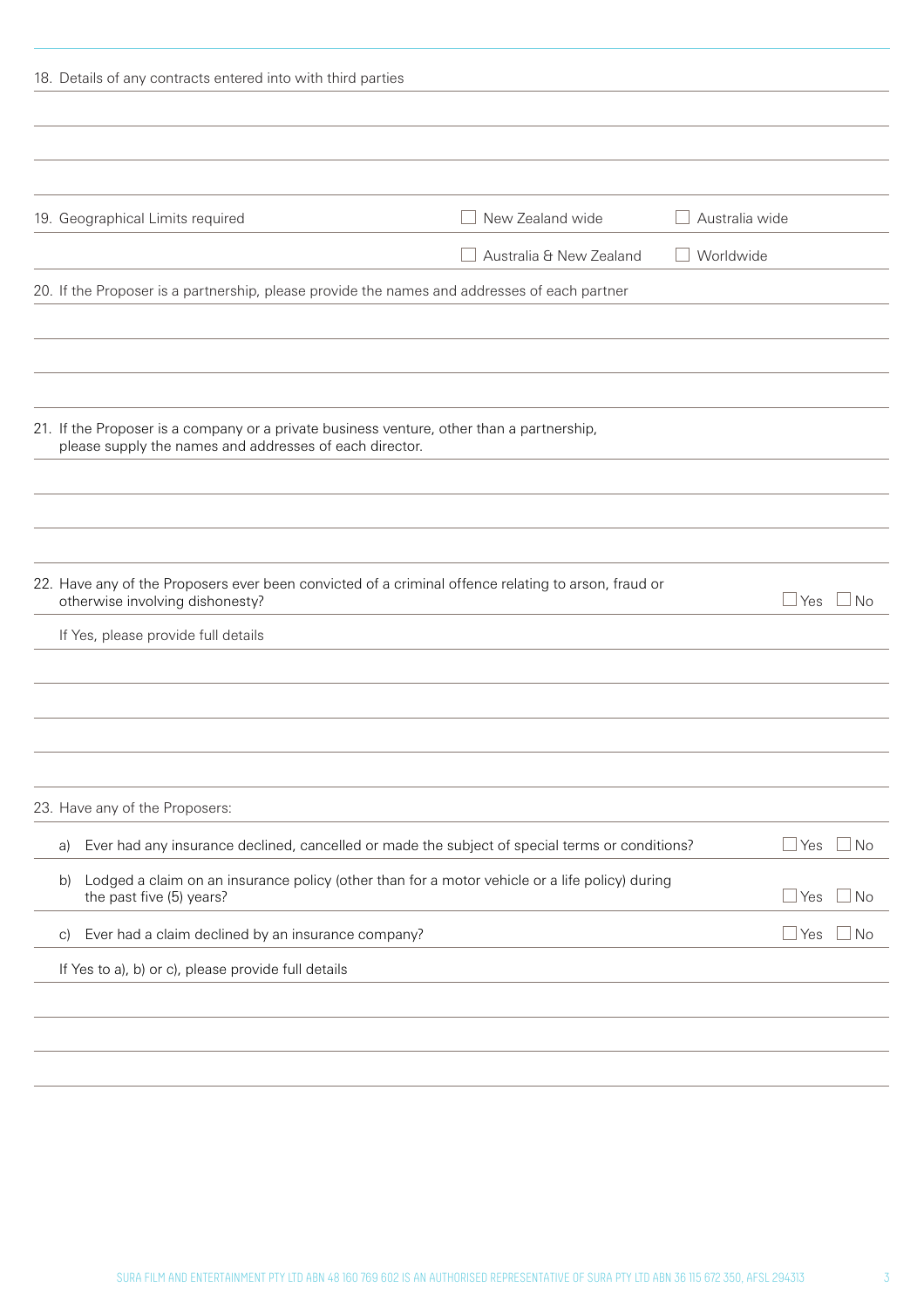| 24. Have any of the Proposers arranged any other insurance through SURA Film and Entertainment<br>or with any other insurer, which covers the subject matter of this Proposal?                                 | ⊥Yes         | $\Box$ No            |
|----------------------------------------------------------------------------------------------------------------------------------------------------------------------------------------------------------------|--------------|----------------------|
| If Yes, please provide full details                                                                                                                                                                            |              |                      |
|                                                                                                                                                                                                                |              |                      |
|                                                                                                                                                                                                                |              |                      |
|                                                                                                                                                                                                                |              |                      |
| 25. Have any of the Proposers entered into any agreement which would affect your right to make a<br>claim against a responsible Third Party in the event of a claim under the insurance now<br>being proposed? | $\Box$ Yes   | $\Box$ No            |
| If Yes, please provide full details                                                                                                                                                                            |              |                      |
|                                                                                                                                                                                                                |              |                      |
|                                                                                                                                                                                                                |              |                      |
|                                                                                                                                                                                                                |              |                      |
| 26. Is the financial interest of any other person or organisation (for example, a mortgagee or other<br>financier, lessor or principal), to be noted on the policy?                                            | ⊿ Yes        | $\Box$ No            |
| If Yes, please provide full details                                                                                                                                                                            |              |                      |
|                                                                                                                                                                                                                |              |                      |
|                                                                                                                                                                                                                |              |                      |
|                                                                                                                                                                                                                |              |                      |
| 27. Have you or any Partner or Director of the business                                                                                                                                                        |              |                      |
| Ever been declared bankrupt?<br>a)                                                                                                                                                                             |              | $\Box$ Yes $\Box$ No |
| If Yes, please provide full details                                                                                                                                                                            |              |                      |
|                                                                                                                                                                                                                |              |                      |
|                                                                                                                                                                                                                |              |                      |
|                                                                                                                                                                                                                |              |                      |
| Been involved in a company or business which became insolvent or subject to any form of<br>b)<br>solvency administration?                                                                                      | $\sqcup$ Yes | ⊥No                  |
| If Yes, please provide full details                                                                                                                                                                            |              |                      |
|                                                                                                                                                                                                                |              |                      |
|                                                                                                                                                                                                                |              |                      |
|                                                                                                                                                                                                                |              |                      |

Please note: Questions 22 to 25 also apply to any person identified in answers to Questions 20 and 21.